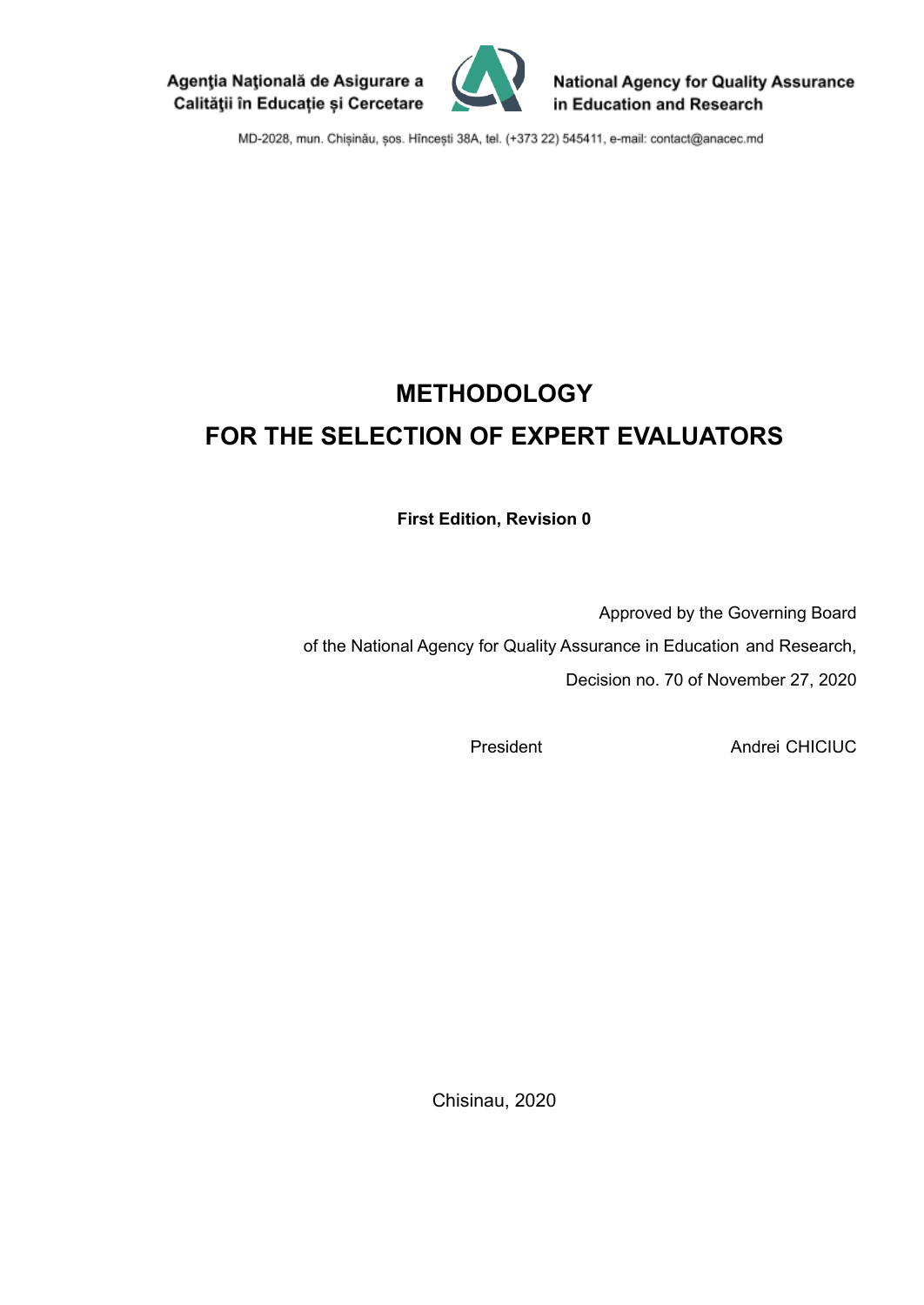

#### **Selection of expert evaluators** Page: 2/7

# **I. General provisions**

- 1. The *Methodology for selecting the expert evaluators* (hereinafter Methodology) is elaborated based on the provisions of point 25, sub-point. 2) and point 33 of the *Regulation on the organization and operation of the National Agency for Quality Assurance in Education and Research* (approved by Government Decision no. 201 of 28.02.2018)*.*
- 2. The Methodology aims to regulate the selection of expert evaluators of the National Agency for Quality Assurance in Education and Research (hereinafter - ANACEC) and to manage the *Register of expert evaluators of the National Agency for Quality Assurance in Education and Research* (hereinafter - Register), as well as to establish rules of conduct for expert evaluators during evaluation activities.
- 3. (1) The expert evaluators shall be selected for the following evaluation areas:
	- a) research and innovation;
	- b) continuous training;
	- c) higher education;
	- d) vocational education and training;
	- e) general education.

(2) Within the evaluation areas, the expert evaluators can be selected on specific areas of expertise.

- 4. Expert evaluators of ANACEC can be:
	- a) employees in the field of researchers and innovation, teachers in general education, vocational education and training, higher education and continuous training, with scientific / scientific-didactic title, managerial or didactic degree with experience in quality assurance in education / research;
	- b) representatives of employers;
	- c) student representatives;
	- d) foreign experts.
- 5. The status of expert evaluator shall be obtained by registering in the Register, following the promotion of the selection competition organized in accordance with the provisions of this Methodology.
- 6. The specialized departments of ANACEC are responsible for selecting the expert evaluators for the areas of expertise / evaluation they manage.

# **II. Requirements for registration for the competition**

- 7. The competition for the selection of expert evaluators in the field of research and innovation evaluation can be attended by any interested person who cumulatively meets the following conditions:
	- a) holds a scientific title;
	- b) demonstrates scientific competence at national and international level or competence in the field of innovation and technology transfer;
	- c) has experience of evaluation in research and innovation;
	- d) performs professional activities recognized in the scientific field in which they operate;
	- e) respects the professional deontology;
	- f) obtained relevant scientific results in their field of specialization in the last 5 years;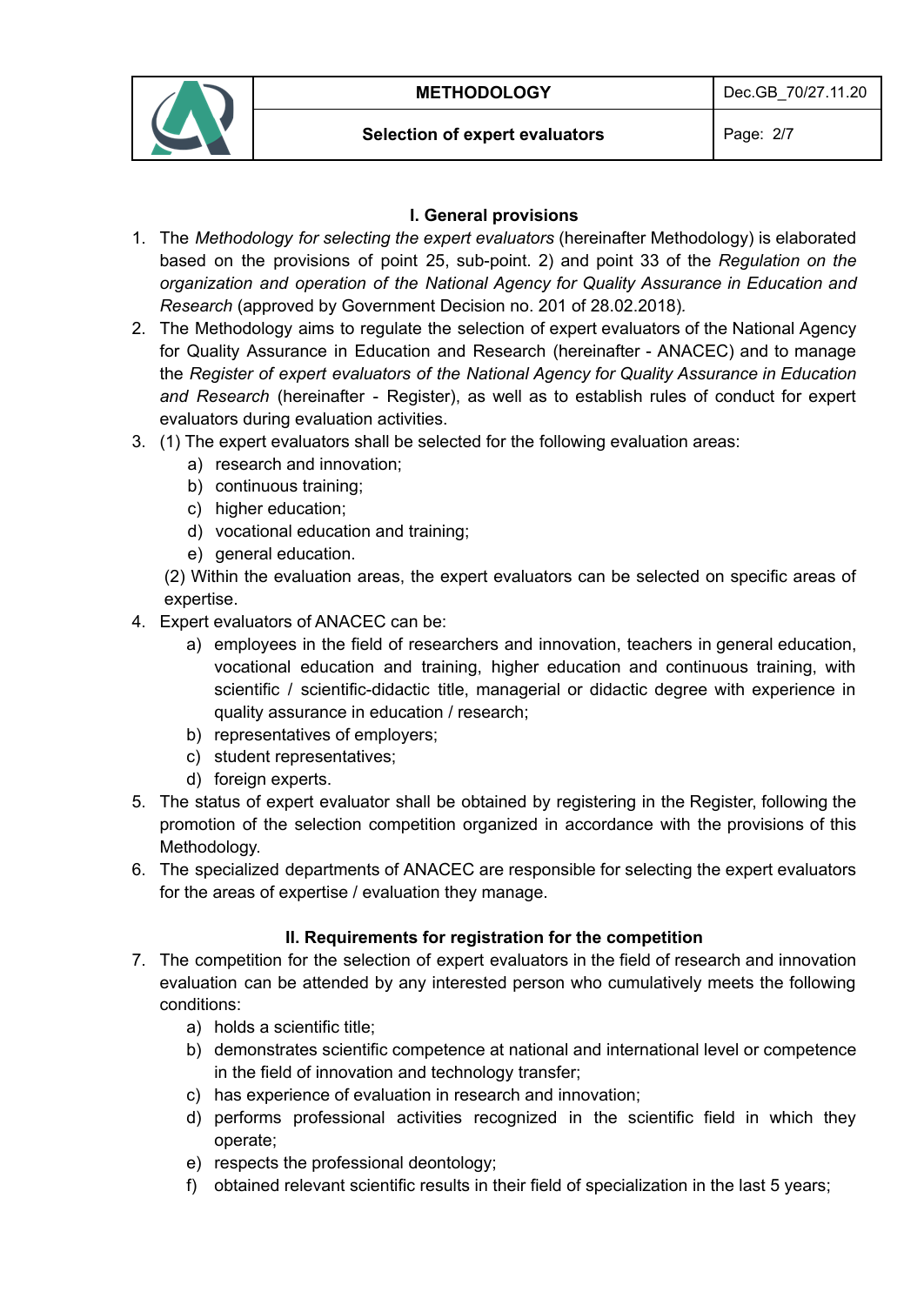

- g) knows the Romanian language (it is not obligatory when selecting international expert evaluators) and one of the international languages of communication;
- h) does not have criminal records for offenses committed with intent.
- 8. The competition for the selection of expert evaluators in the field of external evaluation of the quality of study programmes and / or of general education, vocational education and training, higher education and continuous training institutions can be attended by teaching, scientific-didactic staff in general education, vocational education and training, higher education, research and continuous training, with scientific / scientific-didactic title, managerial or didactic degree with experience in quality assurance in education, who cumulatively meet the following conditions:
	- a) holds a scientific / scientific-didactic title (it is an advantage, but not mandatory when selecting expert evaluators for general education, vocational education and training, and continuous training ) and / or holds didactic and managerial degrees (not mandatory for selecting expert evaluators for higher education);
	- b) has experience in the field of quality assurance or managerial experience in education;
	- c) has work experience in the field of expertise;
	- d) performs professional activities recognized in the field in which they operate;
	- e) respects the professional deontology;
	- f) knows the Romanian language (it is not obligatory when selecting international expert evaluators) and one of the international languages of communication;
	- g) does not have criminal records for offenses committed with intent.
- 9. The competition for the selection of expert evaluators in the field of external evaluation of the quality of study programmes and / or of general education, vocational education and training, higher education and continuous training institutions can be attended by representatives of employers, who cumulatively meet the following conditions:
	- a) have experience in the field of quality assurance or managerial experience in the field of expertise;
	- b) have work experience in the field of expertise;
	- c) perform professional activities recognized in the field in which they operate;
	- d) respect the professional deontology;
	- e) know the Romanian language (it is not obligatory when selecting international expert evaluators) and one of the international languages of communication;
	- f) do not have criminal records for offenses committed with intent.
- 10. The competition for the selection of expert evaluators in the field of external evaluation of the quality of study programmes and / or of general education, vocational education and training, higher education and continuous training institutions can be attended by student representatives, who cumulatively meet the following conditions:
	- a) on the date of expiry of the deadline for submitting applications, have the status of student (full-time education) in one of the three cycles of higher education (bachelor's, master's or doctorate);
	- b) have good academic results;
	- c) know the Romanian language (it is not obligatory when selecting international expert evaluators) and one of the international languages of communication;
	- d) do not have criminal records for offenses committed with intent.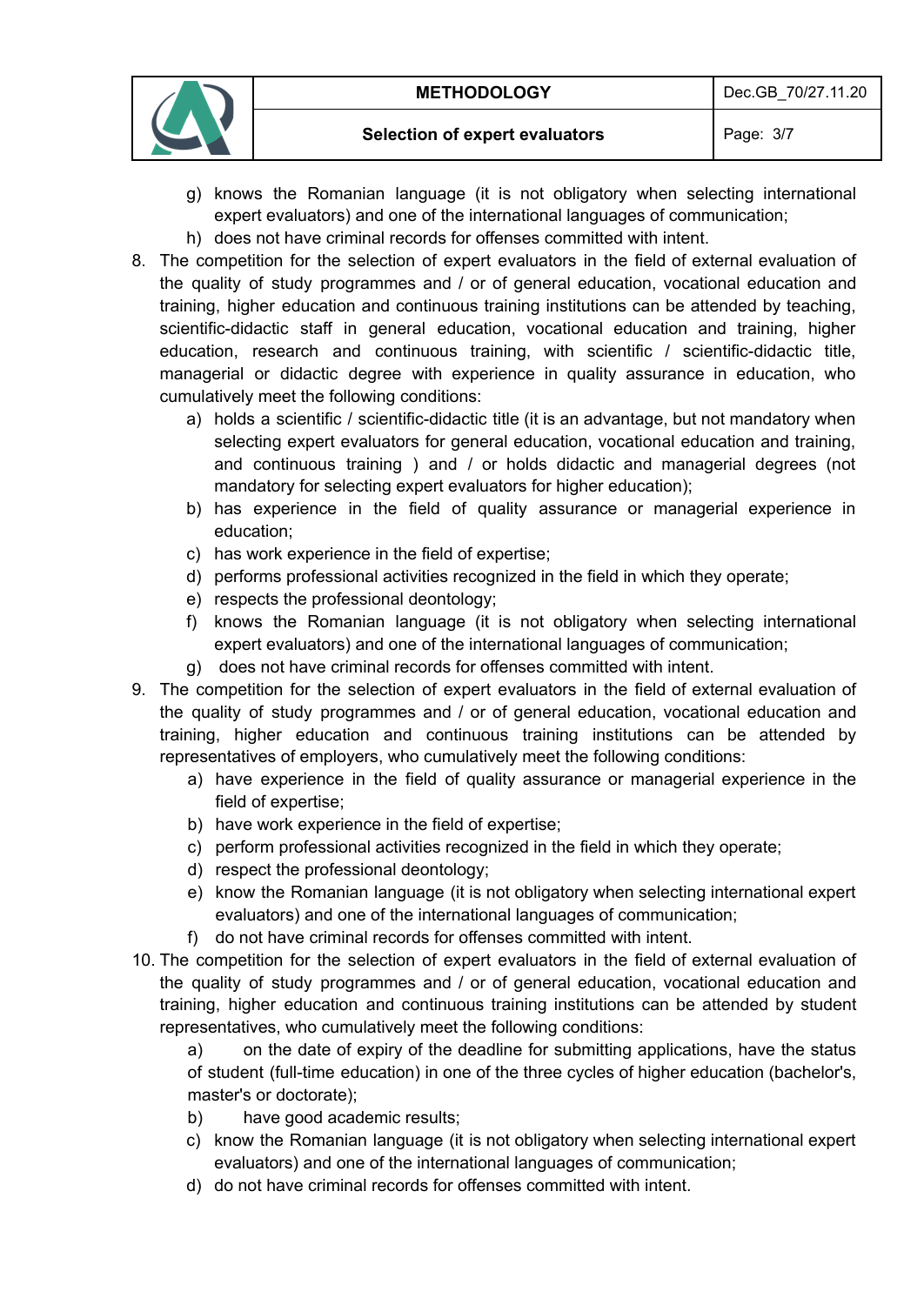

#### **Selection of expert evaluators** Page: 4/7

# **III. The process of selecting the expert evaluators**

11. (1) ANACEC displays on its website, in Romanian and, at least, in English, the Call for competition for the selection of expert evaluators and the evaluation areas for which the selection is organized.

(2) The Call specifies the documents required of the candidates for the preparation of the file for participation in the selection, the manner of transmission of the files, specifying the persons and contact details from ANACEC in order to obtain additional information.

- 12. For situations where there is a need for specific expert evaluators / from specific fields or international expert evaluators, ANACEC may ask for their recommendation / designation by national or international institutions.
- 13. The file for participation in the selection includes all the materials submitted by the candidate, to prove the professional competence in the field of expertise for which they have registered, according to the requirements of this Methodology. The participation file includes the following:
	- a) the application for registration for the competition, according to the template elaborated by ANACEC;
	- b) copy of the identity card or any other document attesting the identity;
	- c) the candidate's form for entering the competition, according to the template elaborated by the specialized department of ANACEC;
	- d) curriculum vitae (Europass);
	- e) statement on their own responsibility that they do not have criminal records for offenses committed with intent;
	- f) academic certificate (for students);
	- g) other documents (copies), at the candidate's wish, relevant for the status of expert evaluator of ANACEC.
- 10. The participation file is submitted in one copy, in Romanian or English, for international expert evaluators, on paper or electronically, at the address indicated in the Call for competition.
- 11. ANACEC can ask for details / confirmation of the data included in the file.
- 12. In cases where the conditions for registration are not met or the documents are lacking, the file shall be rejected and the candidate shall be notified at the correspondence address.
- 13. After examining and accepting the file, the specialized department of ANACEC evaluates, applying the *Standardized assessment form for the field of evaluation / expertise* elaborated by the specialized department, based on the file, the competences of the candidate in the field of expertise and quality evaluation in order to express a point of view on whether or not to accept the candidate as an expert evaluator.
- 14. The assessment and selection process of the candidates shall be based on the following principles:
	- a) *excellence,* the selected evaluators should demonstrate excellence in the field of evaluation / expertise and evaluation competences;
	- b) *transparency,* the decision on the selection of the expert evaluator should be based on clearly established and unambiguous rules and procedures, and the candidates should receive an appropriate response with regard to the assessment results;
	- c) *impartiality and fairness,* all candidates should be treated equally, assessed impartially on the basis of their merits;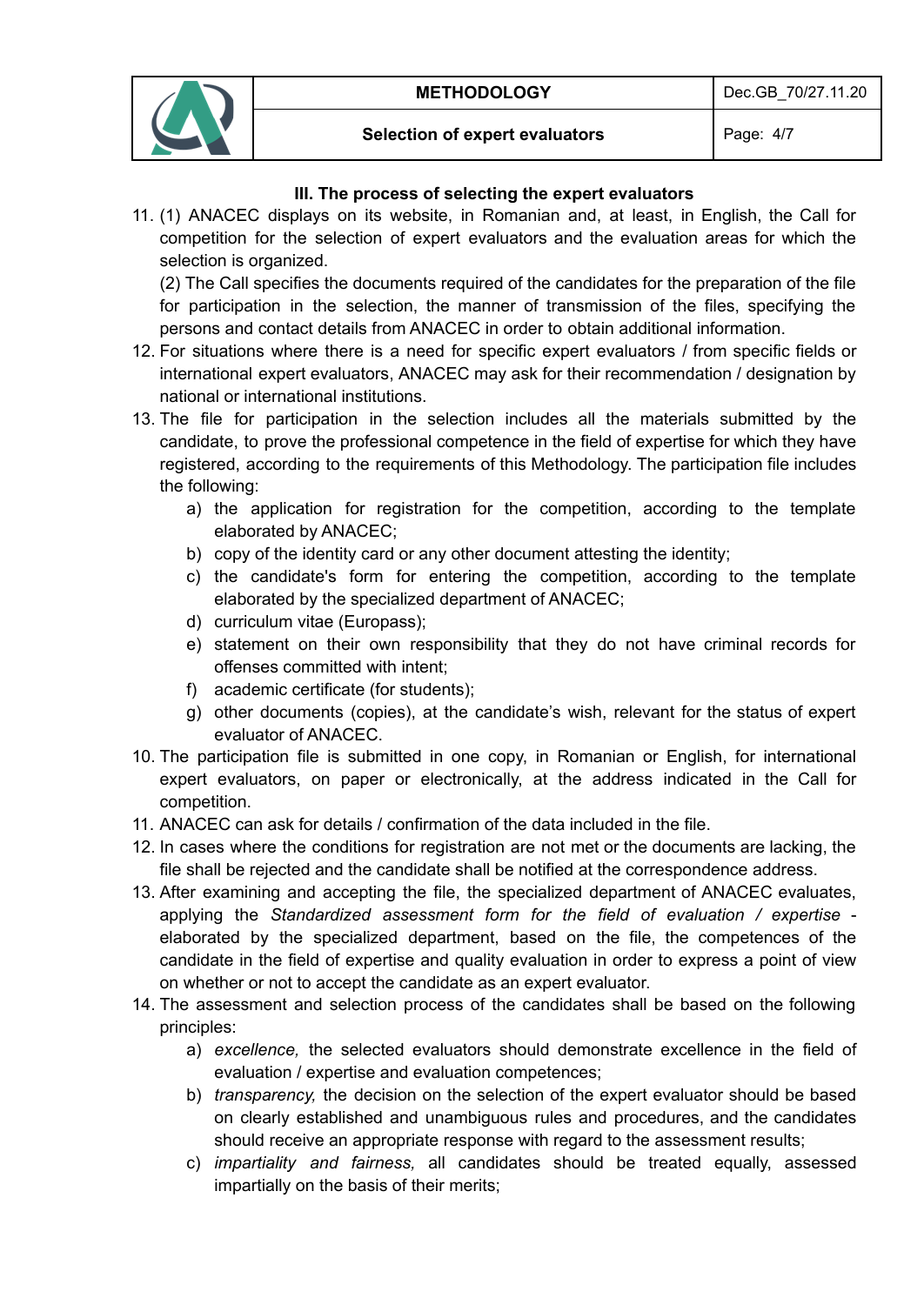

- d) *confidentiality,* all files, data and documents containing them, the information communicated should be considered confidential, both during the assessment and afterwards;
- e) *efficiency and speed,* the assessment should be carried out as quickly as possible, without compromising the quality of the assessment, in accordance with the existing legal framework;
- f) *professional ethics,* in case of a behaviour that contradicts the fundamental ethical norms, the candidate may be excluded from the competition.
- 15. (1) The profile committee of ANACEC shall analyze the proposal of the specialized department, validating or rejecting the respective candidate.

(2) In case of rejection, the candidate shall be notified of the rejection decision at the correspondence address.

(3) In case of validation, the proposal of the profile committee shall be submitted to the Governing Board of ANACEC.

16. (1) After the approval expressed by the Governing Board (by its decision) the candidate shall be notified by the specialized department by a message at the correspondence address.

(2) If the Governing Board does not approve the profile committee's proposal, the candidate shall be notified of the rejection decision at the correspondence address.

17. The decision of approval of the Governing Board shall be submitted to the specialized department, for the inclusion of the candidate in the Register and the posting on the ANACEC website of the updated Register.

# **IV. Register management**

- 18. The Register shall be approved by the decision of the Governing Board of ANACEC.
- 19. The elaboration of the initial version of the Register, by including the persons selected according to the provisions of this Methodology, as well as its updating, shall be carried out by the specialized departments.
- 20. The update involves the inclusion of new expert evaluators, the exclusion of some expert evaluators or the modification / completion of information on existing experts.
- 21. The exclusion of an expert from the Register shall be done in the following cases:
	- a) violation of professional ethics and deontology;
	- b) lack of performance in professional and / or research or innovation activity in the last 5 years;
	- c) unsatisfactory quality of the evaluations performed;
	- d) unmotivated refusal to carry out evaluation activities at the request of ANACEC.
- 22. The person registered in the Register may request the suspension of the status of expert evaluator of ANACEC in case of impossibility to carry out evaluation activities for a long period.

# **V. Rights and rules of conduct of expert evaluators**

- 23. The expert evaluators have the following rights:
	- a) to participate, at the request of ANACEC, in the evaluation of general education, vocational education and training, higher education and continuous training institutions and / or study programmes;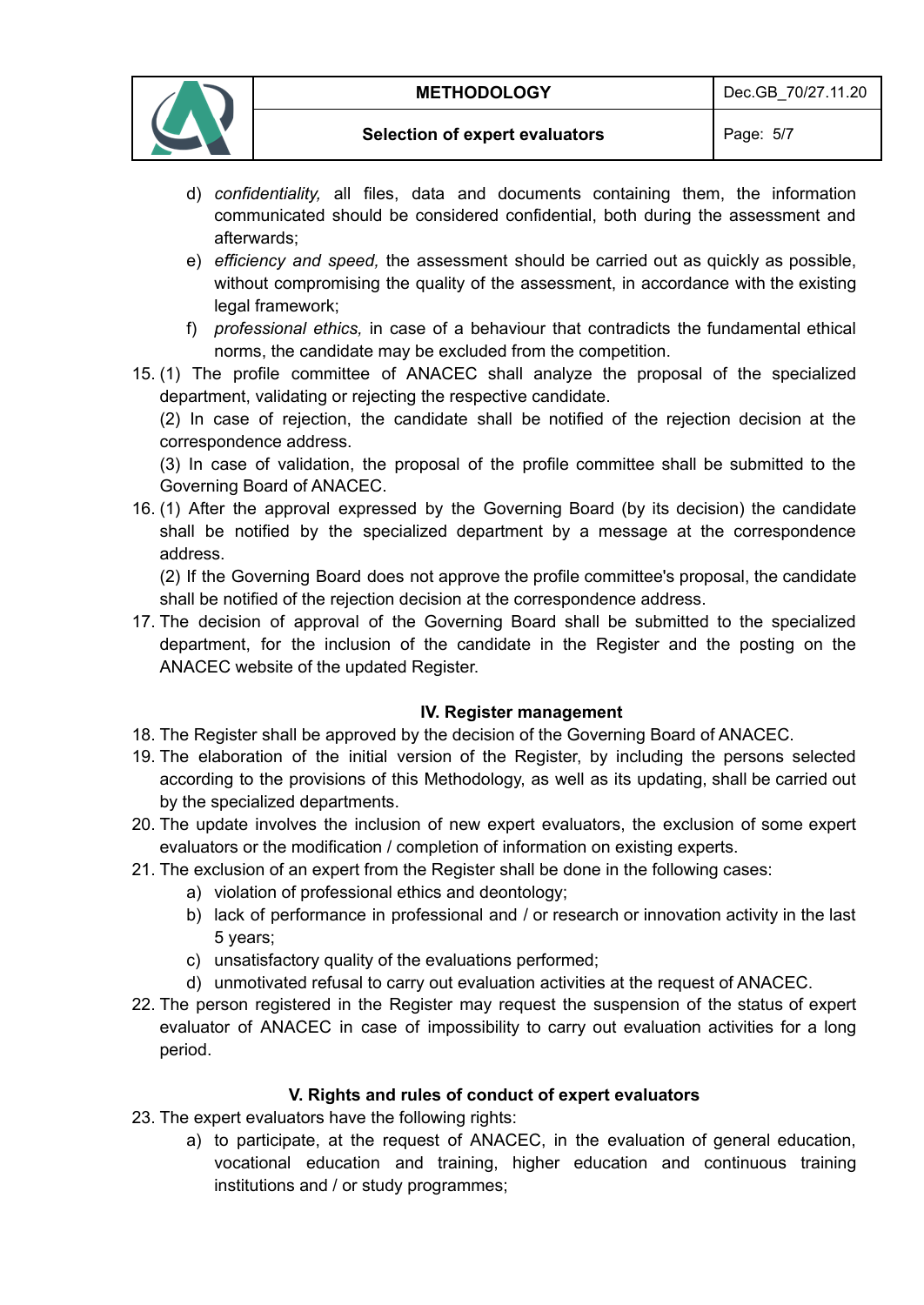

- b) to act, during the external evaluation missions, based on their own values and according to the provisions of the legislation in force;
- c) to use, in a professional manner, with dignity and honour, the academic experience and professional competences they possess, for the purpose of the objective evaluation of the institutions providing educational services and / or study programmes;
- d) to participate, at the request of ANACEC, as members in the expert / evaluation committees / groups and / or to carry out the expertise of the dossiers and papers submitted to ANACEC;
- e) to participate in professional training programmes organized by ANACEC.
- 24. The work of expert evaluators should be governed by the following fundamental principles and rules of conduct:
	- 1) The rule of law and the general community interest over the personal interest.
	- 2) Promoting the quality culture in the evaluation process.
	- 3) Professional competence, as a principle according to which all the activities carried out by the expert evaluators are treated with responsibility, competence and efficiency, based on the acquired knowledge and skills, in this sense the expert evaluators have the following obligations:
		- a) to know the legislation specific to the activity carried out, to be constantly concerned with increasing their level of training;
		- b) to permanently develop their professional competences, required by the evaluation procedures, and to participate in professional training programmes organized or recommended by ANACEC;
		- c) to fulfill responsibly all their obligations established by the evaluation procedures.
	- 4) Integrity, a principle according to which the activity of the expert evaluators is exercised with honesty and fairness, in this sense the expert evaluators should respect the following rules of conduct:
		- a) to avoid any activity that could affect their credibility, objectivity and impartiality;
		- b) to announce ANACEC management if they are in a situation of incompatibility or conflict of interests between their status of evaluators and other qualities deriving from their activity and to request the replacement with another expert evaluator in case the situation of incompatibility or conflict of interests is found;
		- c) not to provide false information or data during and / or after the evaluation activity.
	- 5) Objectivity, the principle according to which the conclusions and opinions formulated by the expert evaluators in the activity carried out should be based exclusively on the evidence and documents analyzed, without other external influences. Thus, the evaluators have the following obligations:
		- a) to elaborate the evaluation reports objectively, analyzing all the relevant aspects of the evaluated activity;
		- b) not to be influenced by personal interests or of third parties in the formulation of their own opinions;
		- c) not to treat superficially the information, data, documents obtained in the evaluation process;
		- d) not to overlook, in bad faith, information, data and documents obtained during the evaluation process;